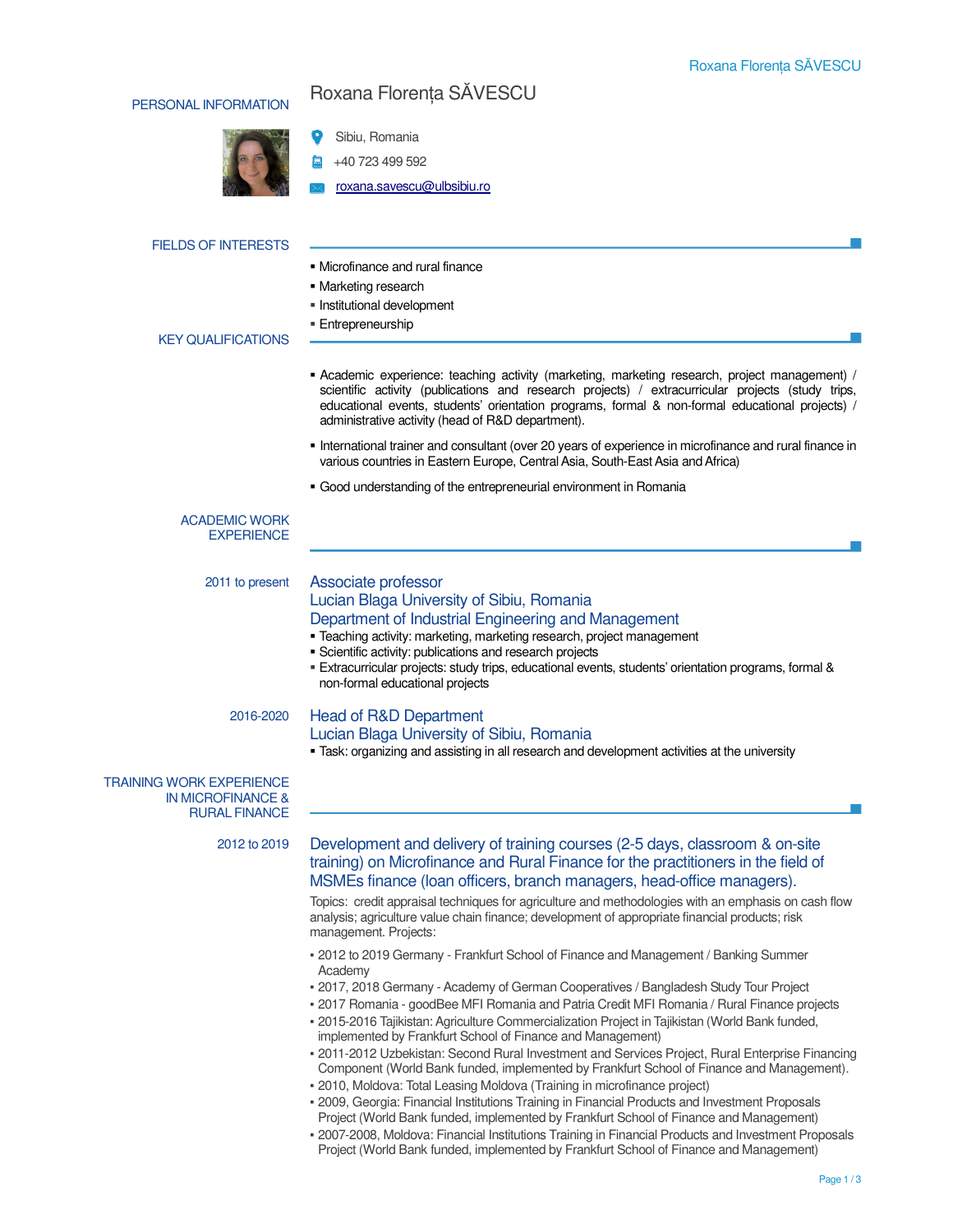<u> 1989 - Johann Barnett, f</u>

| 05/2019 to 12/2019 | Consultant<br>Frankfurt School of Finance and Management / EIB / DG Agri - EU<br>Country level market analysis for Agriculture and Agri-food Industry (Romania)<br>Scope of project: market assessment of the needs for financing in the agriculture and agri-food sectors<br>in Romania (identifying and evaluating the supply and demand side and quantifying the need for<br>financing for the two sectors, agriculture and agri-food, in order to better understand the potential need<br>for financial instruments to further support these sectors). The results of these analyses supported and<br>facilitated the EU Member States in the preparation of their CAP strategic plans for the period post<br>2020 and the use of the various delivery mechanisms (grants, financial instruments, etc.) under them.<br>The report can be seen here: https://www.fi-compass.eu/publication/publications/financial-needs-<br>agriculture-and-agri-food-sectors-romania                                                                                                                 |
|--------------------|------------------------------------------------------------------------------------------------------------------------------------------------------------------------------------------------------------------------------------------------------------------------------------------------------------------------------------------------------------------------------------------------------------------------------------------------------------------------------------------------------------------------------------------------------------------------------------------------------------------------------------------------------------------------------------------------------------------------------------------------------------------------------------------------------------------------------------------------------------------------------------------------------------------------------------------------------------------------------------------------------------------------------------------------------------------------------------------|
| 11/2018 to 12/2018 | Consultant<br>Akademie Deutscher Genossenschaften / AKK (Agrar Kredit Kooperation)<br>German-Kazakh Agricultural Policy Dialogue Project (Kazakhstan)<br>Scope of project: To support AKK (a governmental institution aiming at the development of agriculture<br>in Kazakhstan in particular through promoting agricultural finance), through:<br>- Analysis of training needs: appraisal of level of knowledge and skills of credit staff of financial<br>institutions involved in agri-finance (their overall understanding of agricultural business) and skills and                                                                                                                                                                                                                                                                                                                                                                                                                                                                                                                  |
|                    | knowledge on risk management<br>- Elaborate an agri-finance training approach: curricula & methodology & planning                                                                                                                                                                                                                                                                                                                                                                                                                                                                                                                                                                                                                                                                                                                                                                                                                                                                                                                                                                        |
| 06/2018 to 08/2018 | Consultant<br>Swiss Foundation for Technical Cooperation / Amret MFI (Cambodia)<br>Scope of project: develop a B2B Strategy and a Management Guideline that helps Amret MFI come<br>up with a strategy on how to approach potential partners in agriculture technology (retailers,<br>manufacturers, importers and exporters) and how to manage ongoing partnerships.                                                                                                                                                                                                                                                                                                                                                                                                                                                                                                                                                                                                                                                                                                                    |
| 11/2017 to 12/2017 | Consultant<br>Advans International - Cambodia / Agence Française de Développement (AFD)<br>Additional support to RDB's credit to Farmer Organizations, in the context of the<br>Support to the Commercialization of Cambodian Rice Project (Cambodia)<br>Scope of project: assessment of Rice Farmers' Organizations needs for credit and discussion on<br>adequacy of Rural Development Bank (RDB) offer to those needs.                                                                                                                                                                                                                                                                                                                                                                                                                                                                                                                                                                                                                                                                |
| 01/2016 to 02/2016 | Consultant<br>Horus Bank et Finance - Advans International / Ghana<br>Rural and Agricultural Finance Programme - RAFIP (Ghana)<br>Scope of project: to prepare and carry out a market study assessing the existance of a viable lending<br>market for micro and SME commercial farmers and to support the team of Advans Ghana for result<br>analysis and recommendations regarding the approach to adopt for agricultural lending.                                                                                                                                                                                                                                                                                                                                                                                                                                                                                                                                                                                                                                                      |
| 03/2013 to 09/2014 | Project manager<br>Horus Bank et Finance - Amret Microfinance Institution / Cambodia<br>World Bank - Agrifin Rural Finance Project in Cambodia<br>Scope of project: to develop a suitable agri-loan offer and set up an Agri-credit Unit within the Credit<br>Department:<br>- Screening Amret's credit portfolio with a view to its agricultural potential<br>- Carrying out market studies to support the agri-credit product development<br>- Designing prototypes of agri-credit products to test<br>- Elaborating adequate agri-lending procedures and tools<br>- Preparing training materials and carrying out training sessions for both branch and head office staff;<br>- Monitoring the rural loan portfolio and supporting the operations department<br>- Set-up a rural finance unit: identify, recruit and train the staff and define responsibilities<br>- Initiating partnerships with stakeholders in the value chain (risk mitigation strategies)<br>- Conducting regular follow up and evaluation of the pilot phase<br>- Preparing the dissemination (roll-out) phase |